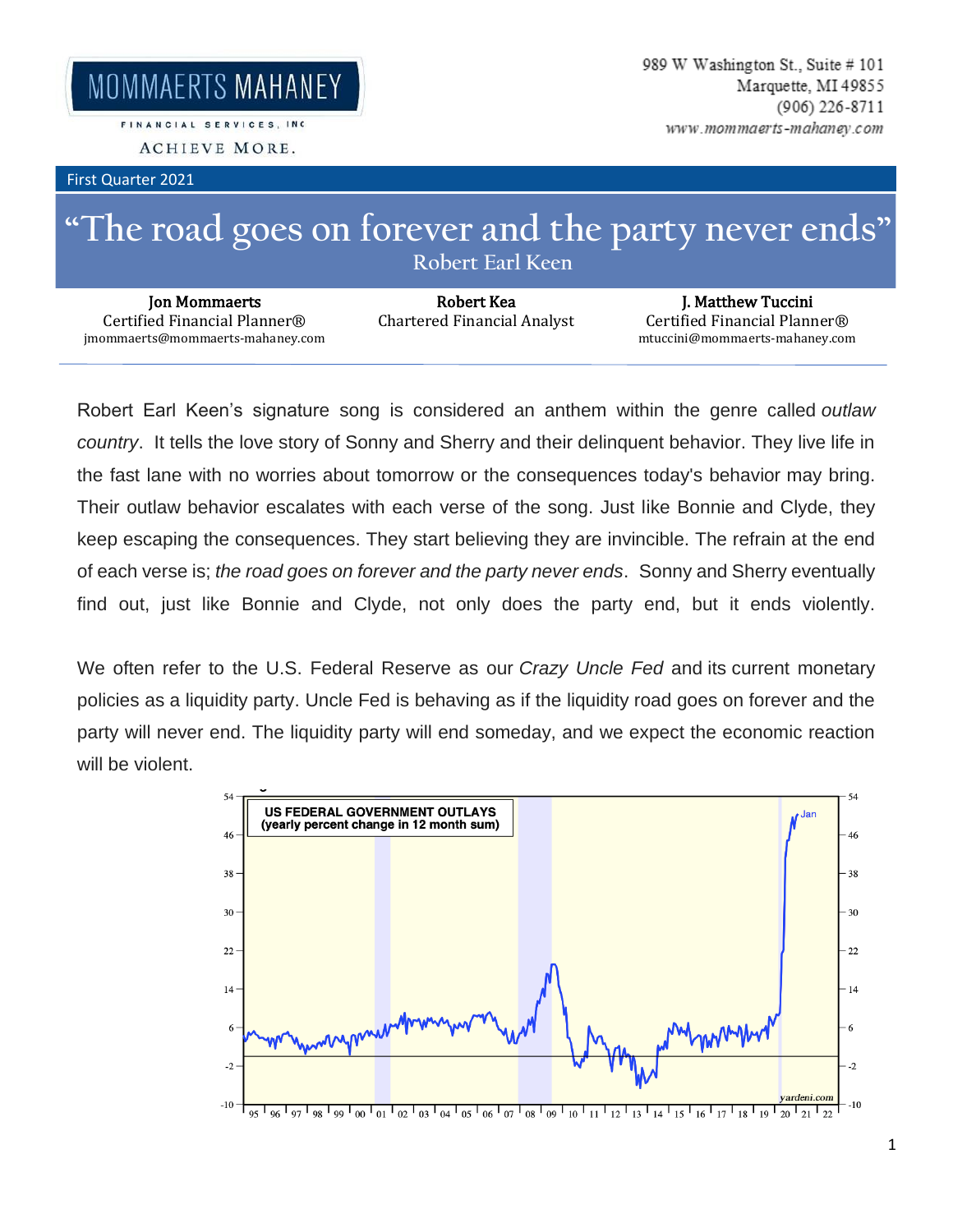Prior to the credit crisis of 2008, the Fed fulfilled its dual mandate of stable prices and full employment by adjusting short-term interest rates (Federal Funds Rate). This increased/decreased money supply by adjusting short-term interest rates lower/higher. When the economy was becoming overheated, higher rates slowed the economy (decreased money supply) and kept inflation in check. When the economy was sputtering, lower rates provided liquidity (increased money supply) and gave the economy a booster shot. This is considered traditional Keynesian economics.



Since 2008, the Fed has added many new tools to their Keynesian toolbox. Primary among these tools is *quantitative easing.* Quantitative easing is the practice of the Fed directly buying longerterm Treasury and Mortgage Bonds in order to inject liquidity into the economy. Quantitative easing also has an incredibly important secondary effect.

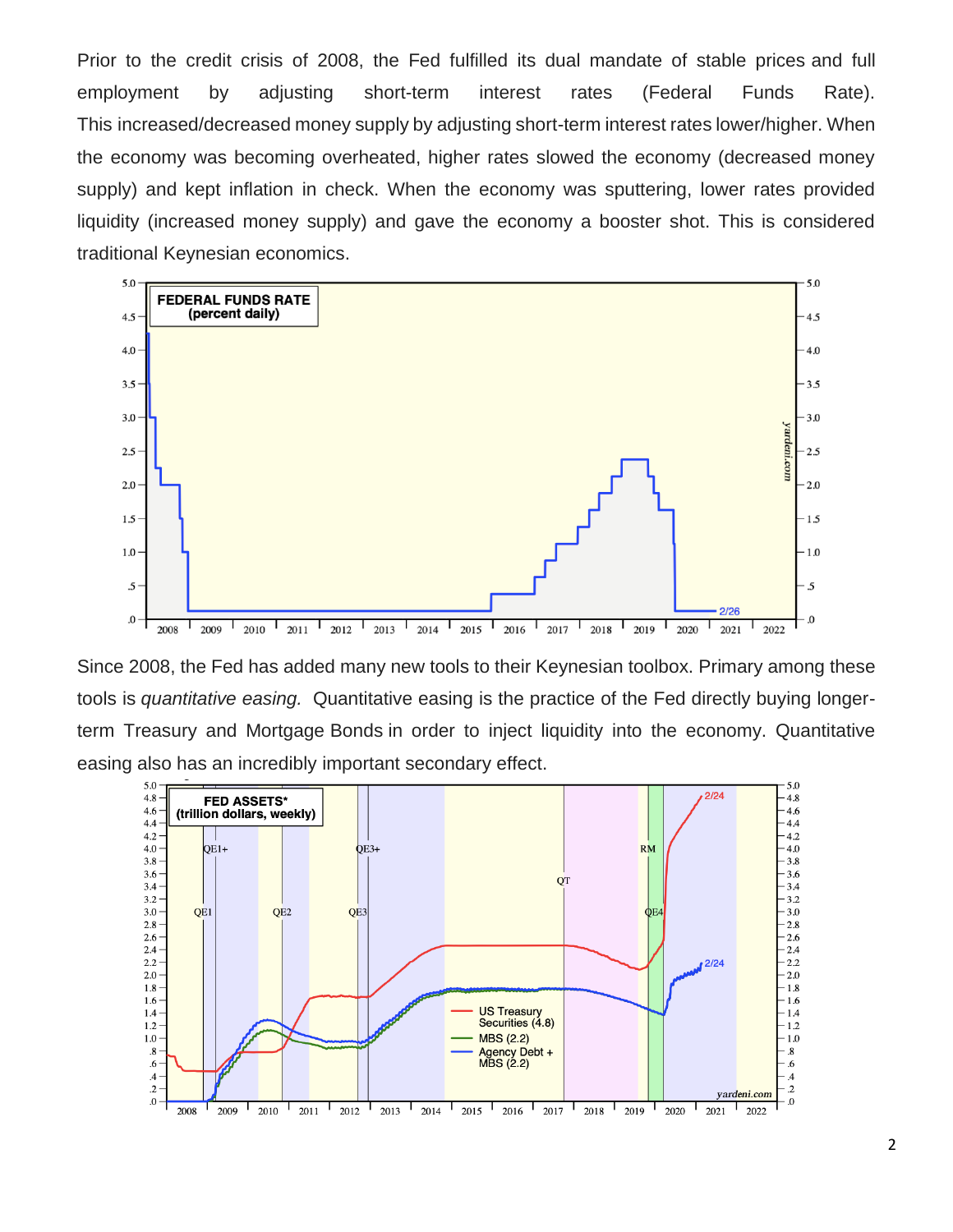Historically, bond investors have acted as enforcers against too much deficit spending. Bond investors would stop buying, and start selling bonds when they deemed government deficits as excessive. This would push interest rates higher, increasing the debt service cost of the government's debt. This helped to contain growing government deficits. Quantitative easing is allowing the Fed to control not just short-term rates, but also long-term interest rates. This protects them from the wrath of bond investors. As deficits grow and bond investors sell bonds, the Fed offsets the selling by purchasing billions of dollars of 10 Year Treasury Bonds. This pushes longerterm interest rates lower than they otherwise would be, keeping the debt servicing cost of funding our deficits lower. It's estimated that 10 Year Treasury Bonds yields would likely be 3% higher without the Fed's purchases. This is becoming an increasingly dangerous game.



We have and continue to be overweight stocks despite our concerns about current monetary policy. We are not foolish enough to fight the Fed. We are also not foolish enough to fight the U.S. Treasury. Former Federal Reserve Chair Janet Yellen is now the U.S. Treasury Secretary and has formed a close alliance with current Fed Chairman Jerome Powell. They are society's newest power couple. Together, they are vowing to "act big".

The Treasury Secretary is urging Congress to pass the American Rescue Plan, a Covid relief bill totaling \$1.9 trillion in new stimulus money. This plan includes \$1,400 stimulus checks to most Americans. \$600 checks were already sent out during January and \$1,200 checks were sent out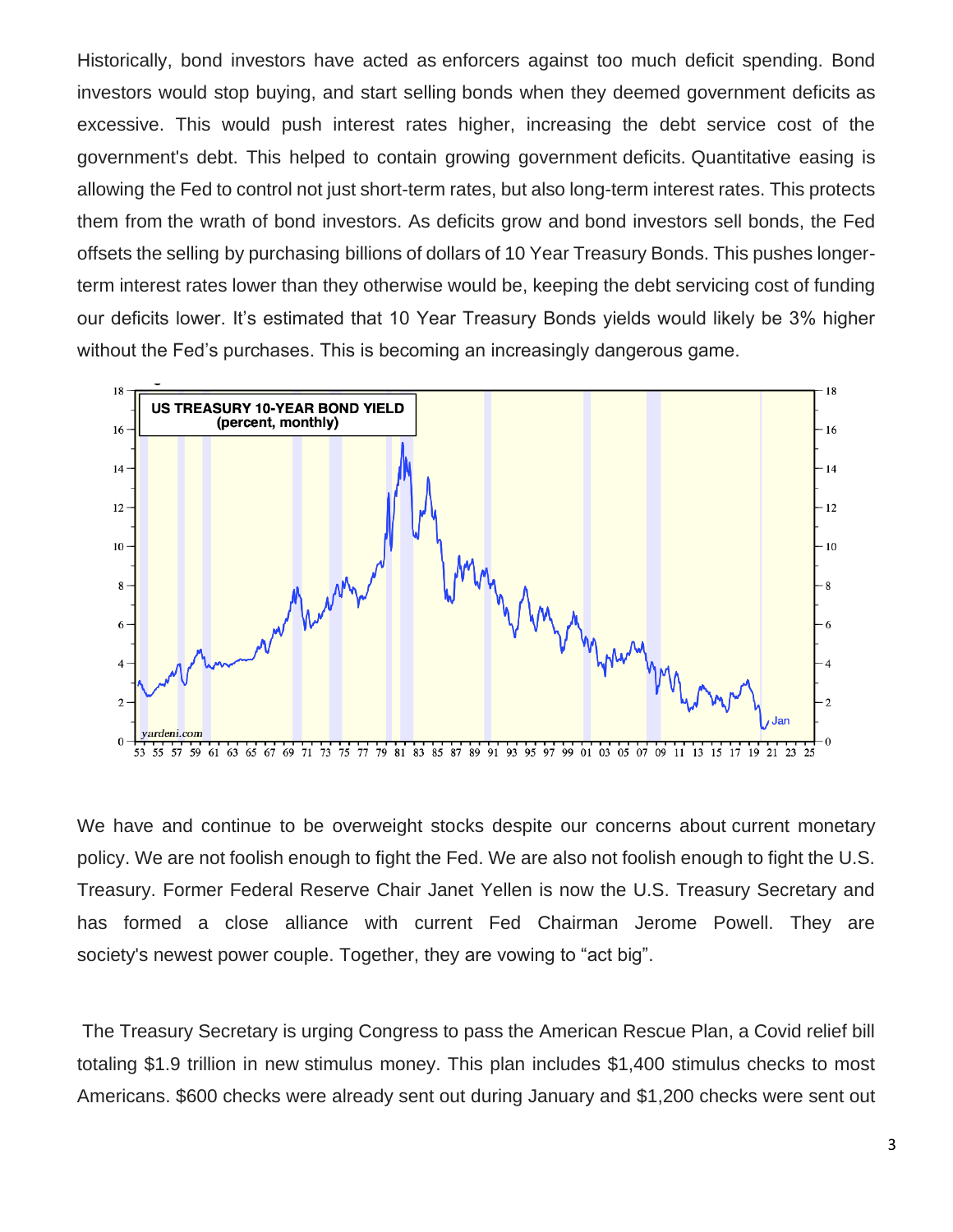last April. This helped to drive the 2020 federal budget deficit to a record \$3.1 trillion and our federal debt to a record \$21.0 trillion.



The Congressional Budget Office (CBO) projects that the U.S. deficit will average \$1.5 trillion per year over the next 10 years. Lest we forget, the Treasury Secretary is also endorsing the Green New Deal. Should that pass, that would be another \$2 trillion in deficit spending. Inflation is forecasted to rise 2.2% in 2021 and close to 3% in 2022. This would be the highest level in many years. We believe the long-anticipated return of inflation may finally be arriving. If inflation does start heating up, this will be the end of the liquidity party, and likely the bull market.

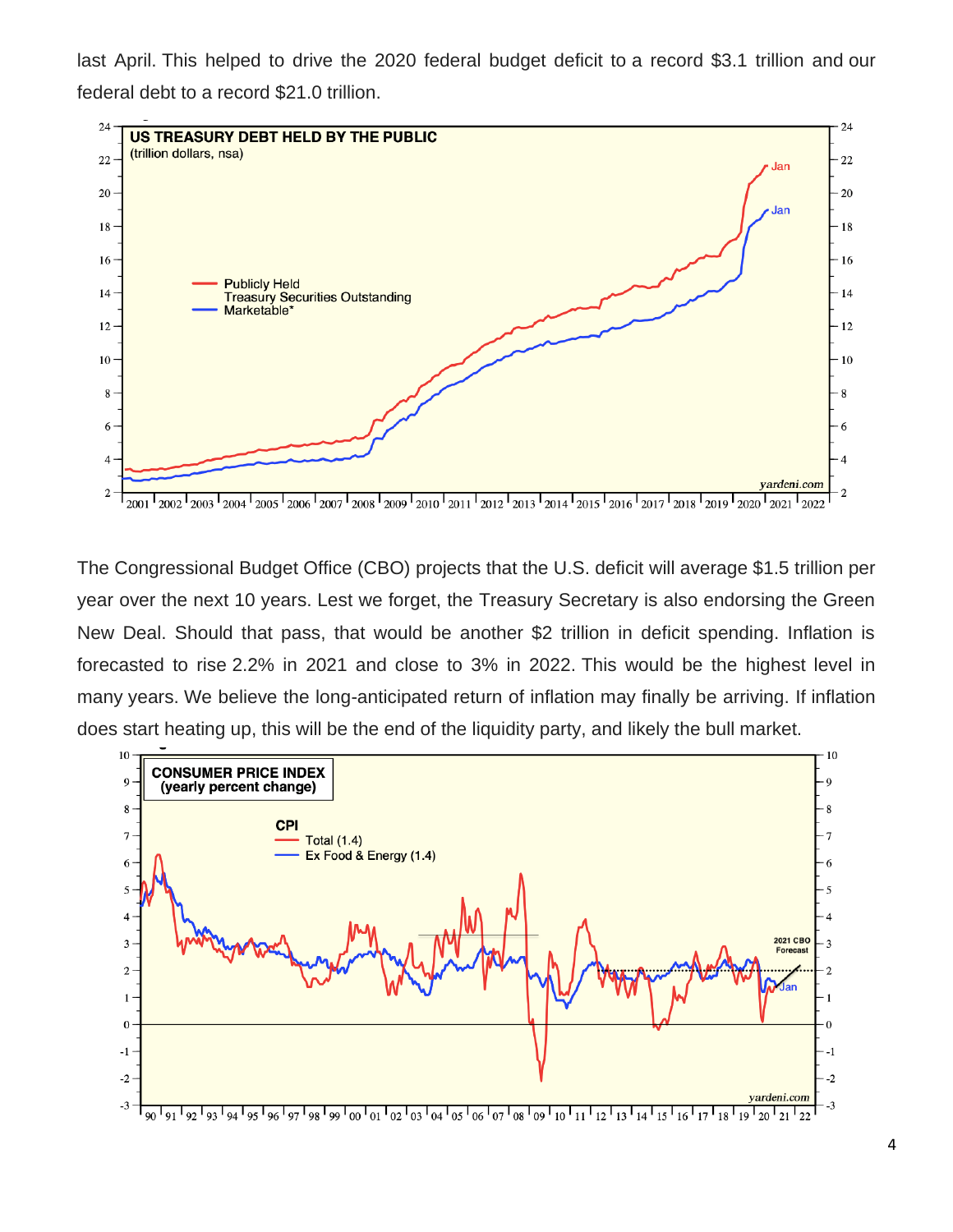10-year Treasury bond yields have risen significantly in 2021 despite massive government purchases of their own bonds. Bonds investors are becoming increasingly concerned about deficit spending and its inflationary consequences. Investors are selling their treasury bonds faster than the Fed can offset the sales with bond purchases. There are two ways to solve the deficit issue and higher rates; less government spending (shut off the stimulus spigot) or collect more revenue (raise taxes). Either solution would likely be the end of this bull market.

It's important to recognize that we have not yet seen *the whites of inflation's eyes.* We've consistently argued against traditional Keynesians that have been warning about inflation for many years. We believe that globalization and technology have dramatically increased labor supply and productivity. Traditionally, the price pressures of an increasing money supply have led to higher wages, which is ground zero for inflation. That has not been a problem over the last couple of decades. Corporations are avoiding paying higher wages through the use of technology and utilizing the global labor supply. The magnitude of the current stimulus along with sending this stimulus directly to the consumer may finally break this decades-old pattern of disinflation.

In the meantime, we will not fire until we see the whites of inflation's eyes. Stimulus spending benefits stock prices, until it doesn't. 2021 is off to a very strong start.

| <b>Asset Class</b>      | Feb     | <b>YTD</b> |
|-------------------------|---------|------------|
| Small Cap Value         | 10.83   | 17.83      |
| Small Cap Growth        | 4.34    | 10.80      |
| Mid Cap Value           | 7.51    | 7.23       |
| Large Cap Value         | 5.97    | 4.33       |
| Mid Cap Growth          | 3.47    | 2.40       |
| Asian Equity            | 2.67    | 2.25       |
| <b>European Equity</b>  | 2.84    | 1.85       |
| Cash                    | $-0.12$ | $-0.08$    |
| High Yield              | 0.12    | $-0.10$    |
| Large Cap Growth        | $-0.04$ | $-0.49$    |
| Gov't Bond              | $-1.16$ | $-1.44$    |
| <b>Investment Grade</b> | $-1.08$ | $-1.59$    |

We are closely monitoring the economic stress levels of higher interest rates and inflation. We remain uncomfortably overweight stocks. As we've seen over the last several weeks, we will likely get some significant pullbacks in stock markets due to justifiable fears over inflation and higher